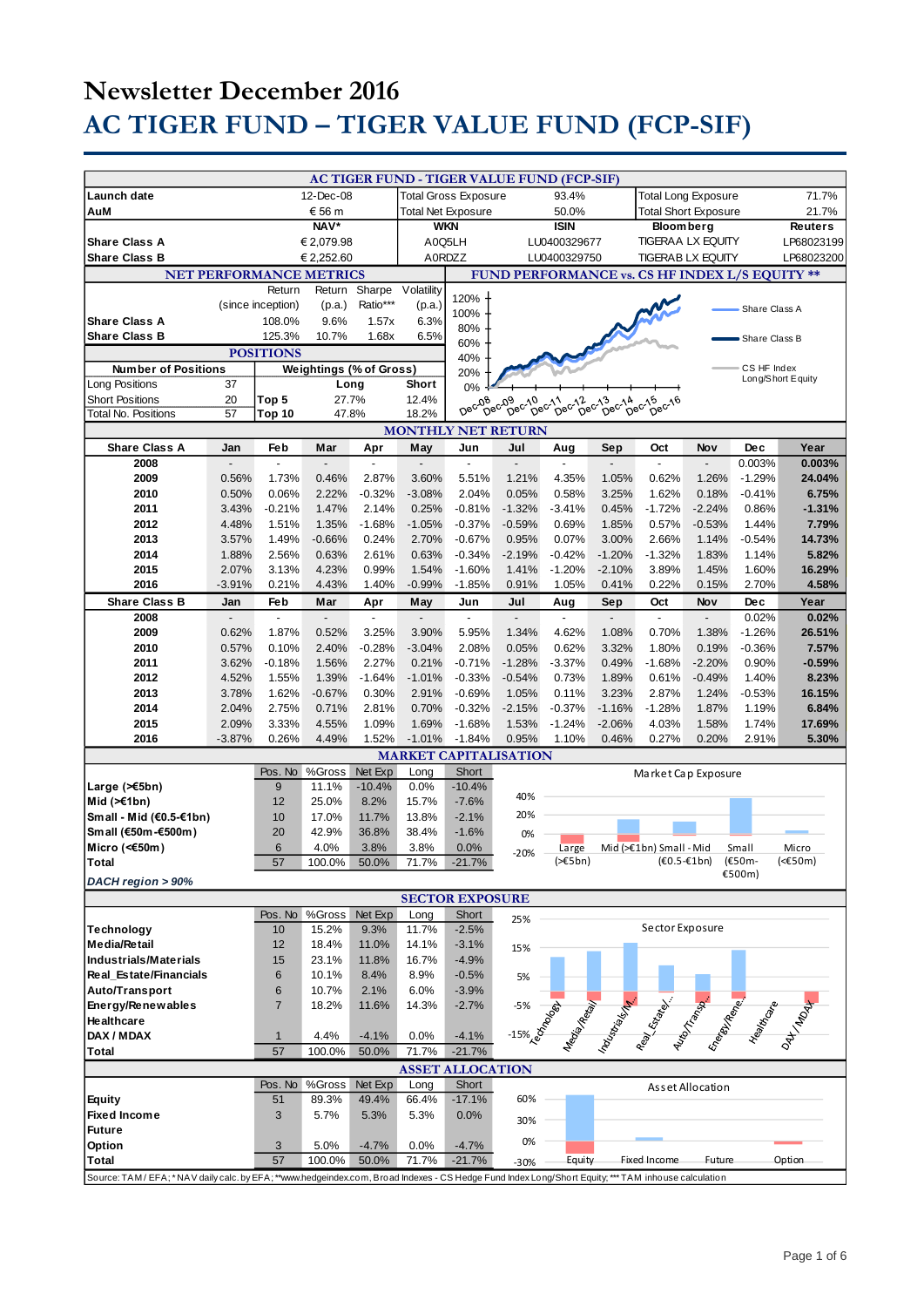## **Tiger Value Fund – December 2016**

## **O Returns: +2.70% (class A)/+2.91% (class B)**

In December, the Tiger Value Fund ("TVF") had a positive net return of +2.70% for share class A and +2.91% for share class B, making a cumulative positive net return of +4.58% and +5.30% for 2016 and  $+108.0\%/+125.3\%$  since inception (share class A/B).

## **O Commentary: Review of 2016 – outperformed Hedge Fund peers**

In 2016 the Tiger Value Fund had the worst start since inception as we entered the year with a high net adjusted exposure of around 55% (excl. 3% fixed income linked investments) in a negative market environment. After a strong recovery in February and March via our catalyst laden long and short positions the TVF was back into positive performance terrain within two months. Since the end of January, we kept our net adjusted exposure between 20% and 45% until year end which resulted in a fairly low volatility for the rest of 2016. The Fund's 360-day volatility stands at 6.96%/7.07% (share class A/B) vs. a 2-3x higher volatility for the STOXX Europe 600 and DAX with a 360-day volatility of 19.22% and 19.91%. Consequently, the sharp ratio of the Tiger Value Fund is currently at 1.57x/1.68x  $(A/B)$ .

### **TVF vs. Hedge Fund Peers**

Although there is only limited December performance data on Hedge Funds available so far it looks like that we managed to further outperform most of our peers: the Eurekahedge UCITS Europe Long/Short Hedge Fund Index<sup>1</sup> was only up 1.00% in December and down -2.05% in the year 2016 and at the most recent November update the CS Hedge Fund Long/Short Equity Index<sup>2</sup> was down -5.31% in the yearto-date. This compares with the TVF which was up +4.58/+5.30% (share class A/B) in the year 2016.

Over the last eight years the TVF has built a strong risk-adjusted track record with a consistent outperformance of its peers which was achieved with a low average gross and net adjusted exposure of only 84% and 35% respectively. The TVF share class B has produced a compound average net return of 10.7% p.a. and has outperformed its peers such as the CS Hedge Fund Long/Short Equity Index<sup>2</sup> on average by more than 4.5%-points per year since its inception in December 2008.

### **Performance Attributions**

In December, our most significant attributors were GFK (100bp), Francotyp-Postalia (71bp), freenet (+50bp), ElringKlinger (+61bp), Ferratum (+45bp), Tom Tailor (+44bp) and Strabag (+31bp). GFK a leading global research company for audience measurement and consumer behavior was up 51% in December after KKR launched a takeover bid at Eur 43.5. Although the takeover price is still significant below our long-term price target we booked our profits as the poor current risk reward ratio and materialized catalyst resulted in a much lower 10-point company scoring. On the negative side the most significant detractors were Leonteq (-24bp) and Senvion (-23bp). At Leonteq we sold most of our position ahead of the profit warning but started a few days after the profit warning to scale back into the stock at lower levels. Senvion a wind turbine manufacturer had another set-back as the sector is out of favor after the Trump election as President of the USA.

In the year 2016 our top 10 attributors were GFK (+213bp), Strabag (+186bp), MLP (+114bp), Francotyp-Postalia (+108bp), Tom Tailor (+91bp), König & Bauer (+89bp), Zeal Networks (+88bp),

<sup>1</sup> <sup>1</sup> Source[: http://www.eurekahedge.com/Indices/IndexView/Special/590/Eurekahedge\\_UCITS\\_Europe\\_Long\\_Short\\_Equities\\_Hedge\\_Fund\\_Index](http://www.eurekahedge.com/Indices/IndexView/Special/590/Eurekahedge_UCITS_Europe_Long_Short_Equities_Hedge_Fund_Index)

<sup>&</sup>lt;sup>2</sup> Source: EUR Broad Index o[n www.hedgeindex.com](http://www.hedgeindex.com/)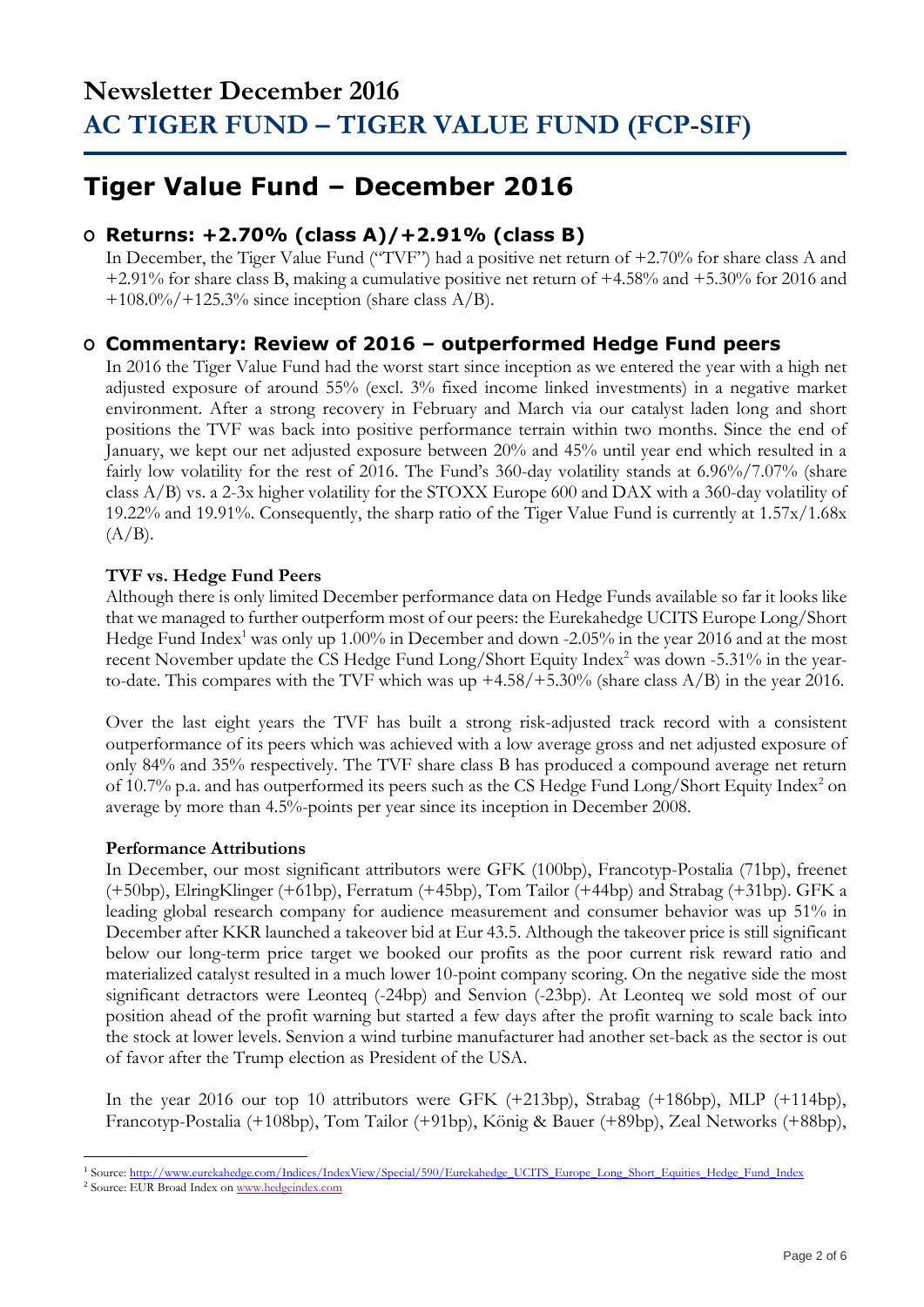Freenet (+64bp), Cancom (+52bp) and EON (+45bp). Our top 5 detractors were BMW (140bp), Ferratum (127bp), FACC (88bp), Windeln (68bp) and Heliocentris (52bp). While we have sold BMW, Windeln and Heliocentris, we increased our positions in Ferratum and FACC after we initially had reduced these positions earlier in the year.

In December, our single short book and index hedges detracted our performance by -104bp and -11bp respectively. In 2016 we had positive attributions from single shorts of +220bp but our index hedges detracted the Fund by -83bp. We will continue to hedge via out of the money DAX Puts and single stock Put Options which gives us additional downside protection in case of a larger market correction.

#### **Fund Assets**

In 2016 the assets of the Tiger Value Fund increased by EUR 18.2m from EUR 38.3m to EUR 56.5m (+48%) thereof EUR 15.6m net asset inflow and EUR 2.6m performance related achieving our goal to cross EUR 50m in AuM. For 2017 we have planned various marketing activities and will aim to grow the fund assets significantly by year end.

### **Positioning – top picks for 2017**

The basis for picking stocks has not changed – we are looking for companies that have strong catalysts and attractive risk reward ratios with a high score on our 10-point scoring system. We have started to re-position the Fund for 2017 and will continue to do so in January by adding to our long and short positions. Our top investment ideas include freenet (mobile reseller with stable cash flows with bright prospects in TV related businesses), Ferratum (Fintech with strong profitable growth), ElringKlinger (automotive supplier with self-help measures), Strabag (German infrastructure play with significant discount to peers), Bauer (infrastructure and oil & gas recovery) and MLP (financial services with positive earnings swing in 2017 and strong growth prospects). The top picks which we haven't discussed yet will be highlighted in our next newsletters.

### **O Outlook: The end of the Mexican standoff between central banks**

Aggressive monetary policy by the Federal Reserve (as well as fiscal policy in China) kick started global growth in 2009 through flooding the world with liquidity and debasing the USD. Once the initial growth spurt faded and growth became scarce in 2012, a global currency war began. Initially by Abenomics in Japan in 2012, followed by Draghinomics and QE in Europe at the end of 2014 and then China with its yuan devaluation in August 2015. Now we have gone full circle with Trumponomics which is really a counter reaction to the debasement of most currencies against the USD since 2012.

The global currency war has figuratively acted as a Mexican standoff between the central banks of the world. None of the major central banks have been able to act independently to domestic growth or inflation conditions without an altering the fragile balance of its currency to its major trading partners. This was most clearly demonstrated by the FED's inability to raise rates as originally planned in 2015/2016 as the USD strengthened and threatened US economic growth and inflation. This standoff has resulted in interest rates reaching levels far below what is warranted fueling asset bubbles globally.

Nevertheless, we believe that this standoff will soon have to end and monetary policies will start to diverge. If the economy continues to strengthen, monetary policy will have to be tightened especially in the US but perhaps also in Europe soon. With near full employment in the US and Germany, inflation is starting to run a bit too hot for comfort with 2.9% wage inflation in the US and German inflation hitting 1.7% in December (which has not gone unnoticed by the German media).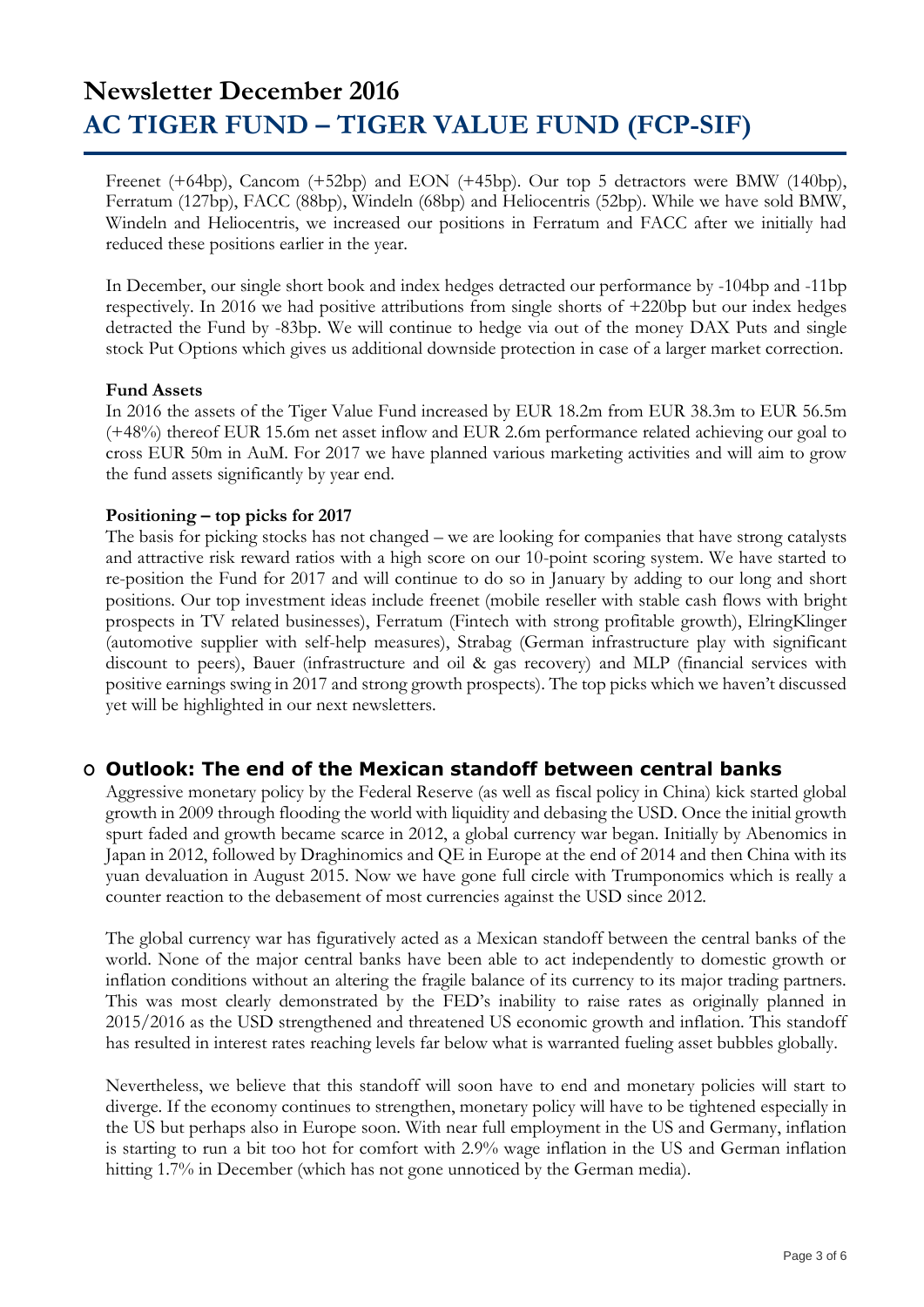With the pressure on currencies from diverging monetary policies, the global currency war is likely to morph into a global trade war. Trump has already promised to label China a currency manipulator and to slap tariffs on Chinese imports as well as renegotiate various trade agreements.

While the global economy might continue to limp along in 2017, some of the key pillars supporting the global equity markets will no longer be there if interest rates rise, wage inflation returns and global trade conditions becomes more restrictive. With global equity valuation close to record levels (S&P500 2017 PE 21.5x and Stoxx Europe 600 19.3x), risk reward for US/European equities generally looks quite unattractive and 2017 is unlikely to generate much net returns for the broad equity indices.

As usual, the portfolio of the TVF reflects these risks and most of our investment ideas have individual catalysts and self-help drivers that will allow them to perform well even in a more challenging investment climate. In addition, the average valuation of our positions (PE, EV/EBIT) are far below the levels of the broad indices giving us a big cushion in the event of a significant de-rating of market multiples. We have started the year with our typical above average net equity exposure (around 45%) to benefit from the customary January reallocation trade for many fund managers. Our long/short equity strategy with active scaling in/out of positions and a catalyst focus is ideal for the current market environment. We are very excited about the opportunities that will arise in 2017 and expect a good year for the Tiger Value Fund in 2017.

### *The Tiger Value Fund Desk, 8th January 2017*

 **Matthias Rutsch Marc Schädler Peter Irblad**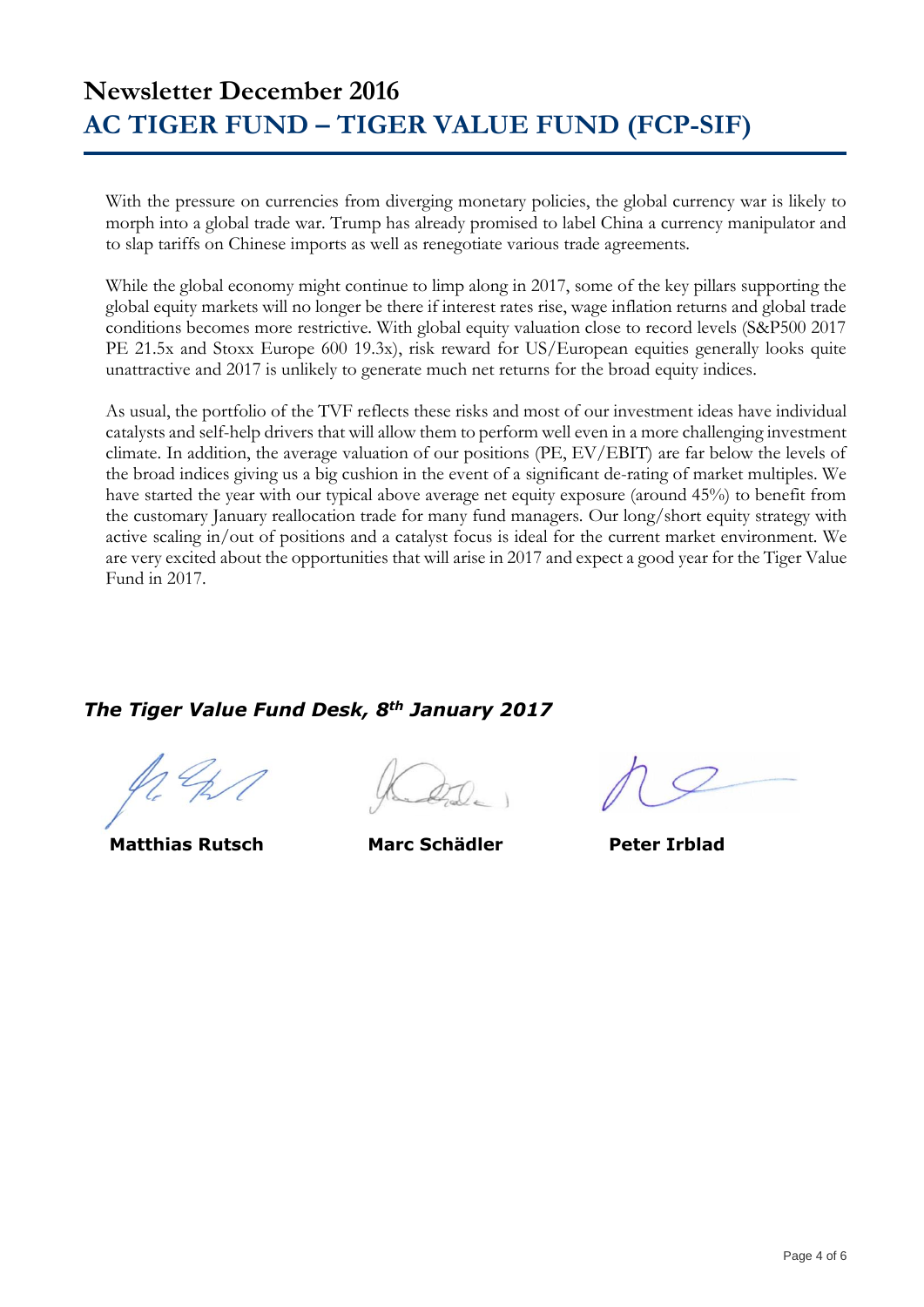#### **Objectives**

The objective is to identify undervalued companies with external catalysts and/or initiate pro-active measures to create shareholder value. The fund aims for a 5 year return of 10-15% p.a. with strong focus on capital preservation.

#### **Investment Strategy**

The Investment Advisor is a specialized fundamental European long/short equity investment manager. The investment philosophy is based on seeking out undervalued value creating companies where we see upcoming catalysts and/or value creation measures that could improve the intrinsic value of the company and drive shareholder returns. At the same time we seek to profit from identifying overvalued value destroying companies where the intrinsic value is continuously being eroded. For each position we perform a detailed analysis including a 360 degree research process and 10 point scoring system (further details are available in our DDQ of investor presentation). The managers foresee a direct dialog with the company as well as with other shareholders to support management to initiate value creating measures. Their partner network i.e. other shareholders, consultants, sector experts, media etc. will help to impact positive change.

The fund intends to engage in 30 long investments with a target net long exposure of around 20-50%. The geographic focus is likely to be Germany, Switzerland and Austria.

| <b>Fund Information</b>   |                             | <b>Fee Structure and Risk Management</b> |                        |
|---------------------------|-----------------------------|------------------------------------------|------------------------|
| Currency                  | <b>EUR</b>                  | Admin/Custodian Fee                      | Up to 0.49%            |
| Legal Entity              | <b>FCP-SIF</b>              | Advisory (Mgmt) Fee                      |                        |
| <b>Fund Domicile</b>      | Luxembourg                  | Share Class A                            | $2.0\%$                |
| <b>Fund Structure</b>     | Open-ended multi-class      | Share Class B                            | 1.5%                   |
| Style mandate             | Long/Short and Active Value | Performance Fee                          |                        |
| <b>Investment Minimum</b> |                             | Share Class A                            | <b>20%</b>             |
| Share Class A             | € 125,000                   | Share Class B                            | 15%                    |
| Share Class B             | € 5,000,000                 | Hurdle Rate                              | None                   |
| Sub. Frequency            | Monthly                     | High Water Mark                          | Yes.                   |
| Red. Frequency            | Monthly                     | Eligible Investors                       | See Issue Document     |
| <b>Redemption Notice</b>  |                             | Leverage                                 | Maximum 200% of NAV    |
| Share Class A             | $monthly*$                  | Fund Benchmark                           | CS HF Index L/S Equity |
| Share Class B             | 6 months                    |                                          |                        |

\*) The redemption notice has to be send to the Administrator five business days prior to month end (cut-off 5pm). Therefore the redemption term is monthly with a notice period of 5 days. Please see the offering document for further information.

Investors: Sales documents may not be forwarded to investors other than those who meet the 'experienced investor' requirements under the Law of 2007.

#### **Fund Advisor Details and Service Providers**

| <b>Management Company</b>     | Alceda Fund Management SA       |
|-------------------------------|---------------------------------|
| <b>Investment Advisor</b>     | Tiger Asset Management GmbH     |
| <b>Swiss Representative</b>   | <b>ACOLIN Fund Services AG</b>  |
| <b>Prime Broker/Custodian</b> | SEB AB / SEB SA                 |
| <b>Administrator</b>          | European Fund Administration SA |
| <b>Auditor</b>                | PriceWaterhouseCoopers          |